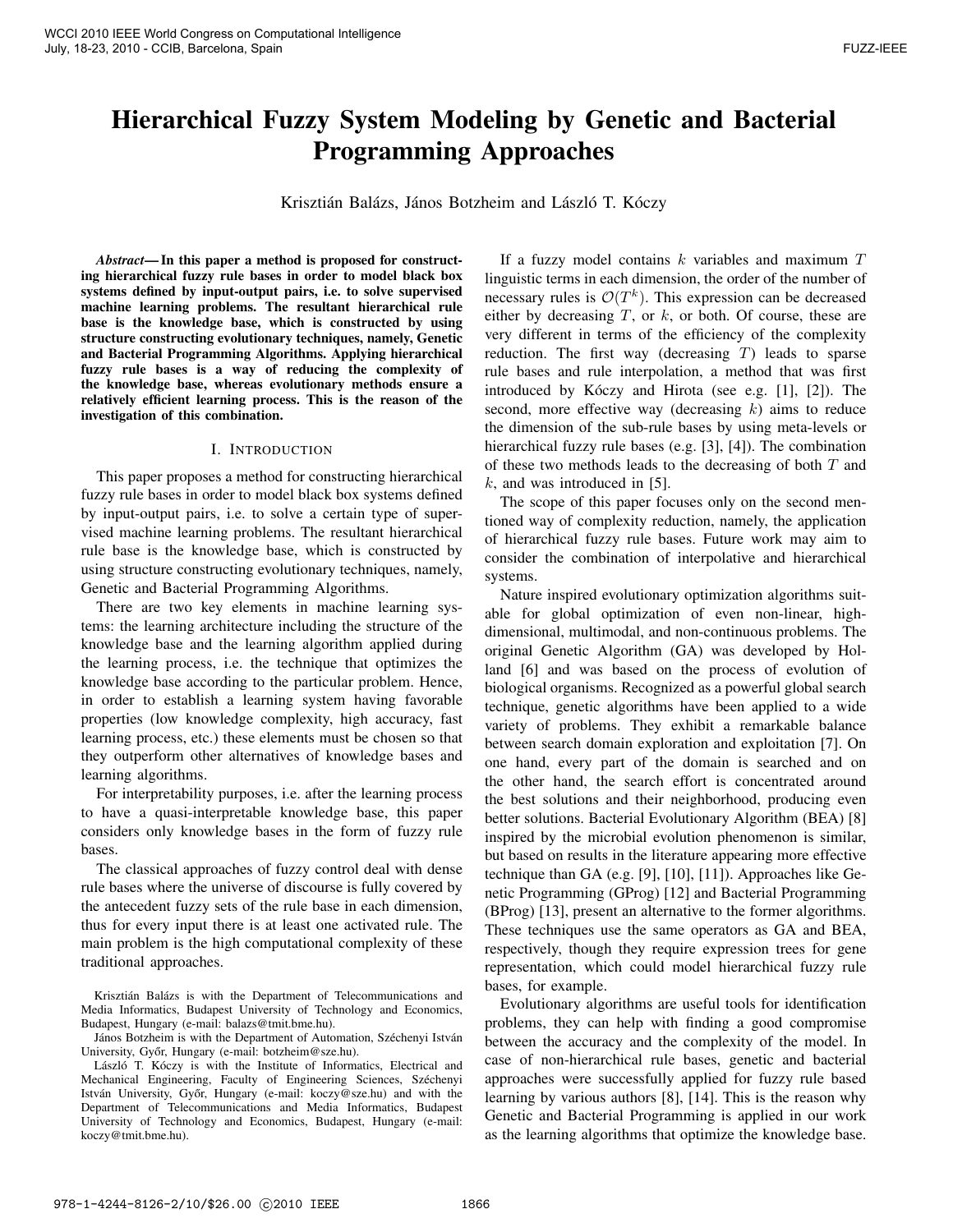Since so far no method has been invented to obtain the main properties (efficiency, accuracy, etc.) of such complex systems exactly, they can be figured out mostly by simulation. Therefore, in order to discover the capabilities of the established hierarchical fuzzy rule based learning systems, simulation runs were carried out.

The next section gives a brief overview of the algorithms and techniques used. The third section proposes a method for constructing and optimizing hierarchical fuzzy rule bases by Genetic and Bacterial Programming approaches. The simulation results and the observed behavior will be discussed in the fourth section. Finally, in the last section we will summarize our work and draw some conclusions.

## II. OVERVIEW OF THE TECHNIQUES AND ALGORITHMS

In order to carry out this investigation, it is necessary to have familiarity with some theoretical fields including the concept of hierarchical fuzzy rule bases, structure constructing evolutionary optimization techniques (GProg, BProg) and machine learning.

The following subsections aim to give a brief overview of some important points of these theoretical aspects, which will be repeatedly referred to later in the paper.

# *A. Hierarchical fuzzy rule based systems*

The basic idea of using hierarchical fuzzy rule bases is the following [3], [4]. Often the multi-dimensional input space  $X = X_1 \times X_2 \times \cdots \times X_m$  can be decomposed, so that some of its components, e.g.  $Z_0 = X_1 \times X_2 \times \cdots \times X_p$ determine a subspace of  $X(p < m)$ , so that in  $Z_0$  a partition  $\Pi = D_1, D_2, \ldots, D_n$  can be determined:  $\bigcup_{i=1}^n D_i = Z_0$ .

In each element of  $\Pi$ , i.e. in each  $D_i$ , a sub-rule base  $R_i$ can be constructed with local validity. In the worst case, each sub-rule base refers to exactly  $X/Z_0 = X_{p+1} \times \cdots \times X_m$ . The complexity of the whole rule base  $\mathcal{O}(T^m)$  is not decreased, as the size of  $R_0$  is  $\mathcal{O}(T^p)$ , and each  $R_i$ ,  $i > 0$ , is of order  $\mathcal{O}(T^{m-p}), \, \mathcal{O}(T^p) \times \mathcal{O}(T^{m-p}) = \mathcal{O}(T^m).$ 

A way to decrease the complexity would be finding in each  $D_i$  a proper subset of  $X_{p+1} \times \cdots \times X_m$ , so that each  $R_i$  contains only less than  $m - p$  input variables. In some concrete applications in each  $D_i$  a proper subset of  $X_{p+1}, \ldots, X_m$  can be found so that each  $R_i$  contains only less than  $m - p$  input variables, and the rule base has the structure shown in Table I., where  $z_i \in Z_i$ ,  $Z_0 \times Z_i$  being a proper subspace of X for  $i = 1, ..., n$ .

If the number of variables in  $Z_i$  is  $k_i < m - p$  and  $\max_{i=1}^{n} k_i = K < m-p$ , then the resulting complexity will be  $\mathcal{O}(T^{p+K}) < \mathcal{O}(T^m)$ , so the structured rule base might lead to a reduction of the complexity.

The task of finding such a partition is often difficult, if not impossible, (sometimes such a partition does not even exist), however there are cases when, locally, some variables unambiguously dominate the behavior of the system, and consequently the omission of the other variables allows an acceptably accurate approximation.

### *B. Structure constructing evolutionary techniques*

*1) Genetic Programming:* There are various optimization algorithms, which were inspired by processes in the nature. The advantage of these algorithms is their ability to solve and quasi-optimize problems with non-linear, high-dimensional, multimodal, and discontinuous character. These processes can easily be applied in optimization problems where one individual corresponds to one possible solution of the problem. In the original Genetic Algorithm (GA) [6] an individual is represented by a sequence of numbers, for example a sequence of bits. This sequence is called chromosome. GA uses three operators: selection, crossover, and mutation. A more recent approach is Genetic Programming (GProg) [12], which uses the same operators as GA, though the individuals are represented by the so called expression tree. This tree is composed of the non-terminal nodes (also called as inner or function nodes) and the terminal nodes (leaves).

The evolutionary process involves the following steps:

- a) creation of an initial population
- b) evaluation of the candidates
- c) application of genetic operators:
	- selection: pairs of trees are selected based on their fitness for reproduction
	- crossover: nodes in the trees are selected at random and the sub-trees belonging to the selected nodes are exchanged producing a pair of offspring trees
	- **mutation**: this is performed by either replacing a node selected at random by a sub-tree generated randomly or by changing the inner properties of the node
	- replacement: substituting the created offsprings to the population
- d) test of the termination criteria (e.g. reaching the maximum number of generations, or the time limit) and

## TABLE I HIERARCHICAL RULE BASE

- $R_0$ : If  $z_0$  is  $D_1$  then use  $R_1$ If  $z_0$  is  $D_2$  then use  $R_2$ . . . If  $z_0$  is  $D_n$  then use  $R_n$
- $R_1$ : If  $z_1$  is  $A_{11}$  then y is  $B_{11}$ If  $z_1$  is  $A_{12}$  then y is  $B_{12}$ . . . If  $z_1$  is  $A_{1r_1}$  then y is  $B_{1r_1}$
- $R_2$ : If  $z_2$  is  $A_{21}$  then y is  $B_{21}$ If  $z_2$  is  $A_{22}$  then y is  $B_{22}$ . . .

If  $z_2$  is  $A_{2r_2}$  then y is  $B_{2r_2}$ 

- . . .
- $R_n$ : If  $z_n$  is  $A_{n1}$  then y is  $B_{n1}$ If  $z_n$  is  $A_{n2}$  then y is  $B_{n2}$ . . .

If  $z_n$  is  $A_{nr_n}$  then y is  $B_{nr_n}$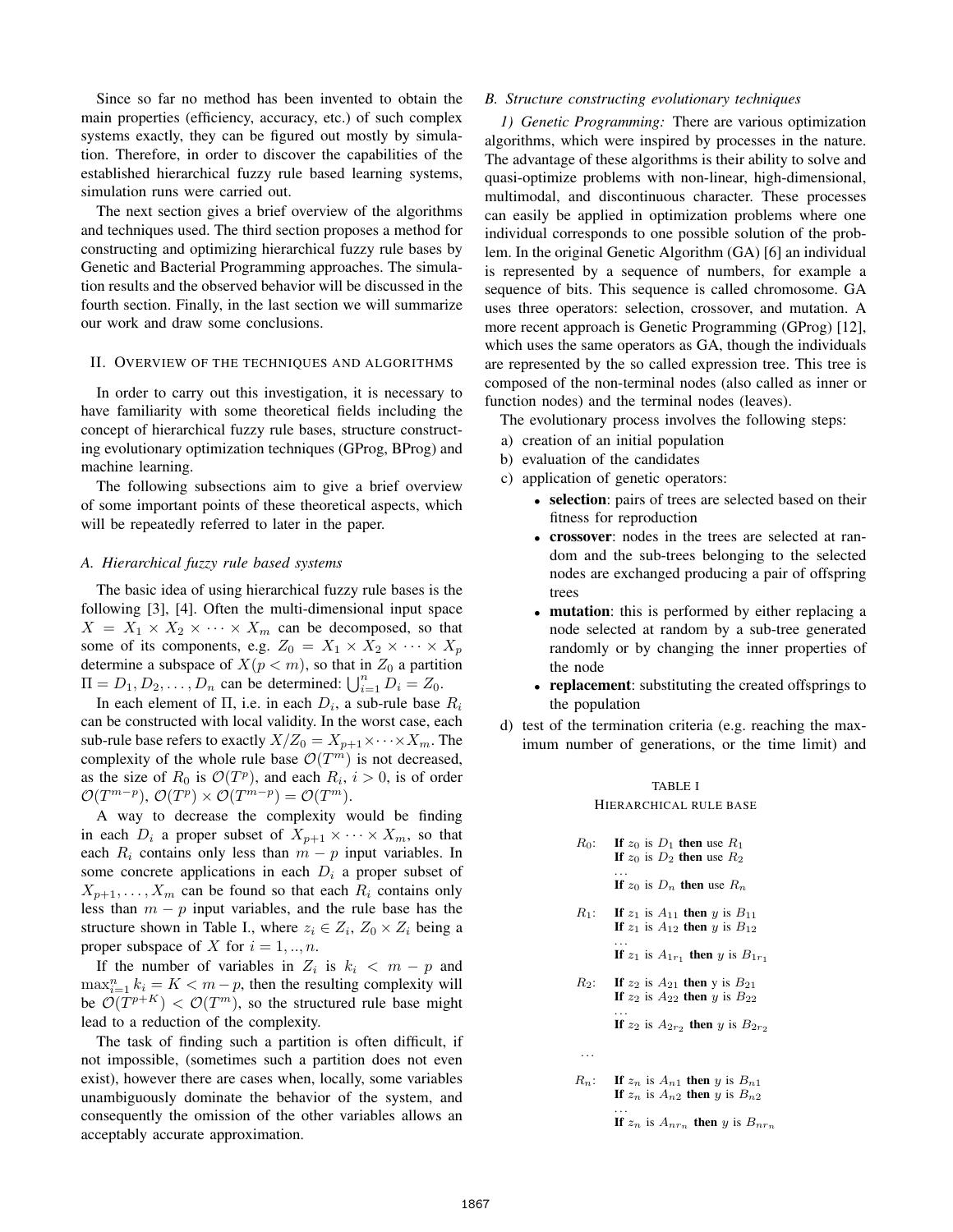if any of the termination criteria is achieved, the algorithm stops, otherwise it continues from step b) The cycle of evolution is summarized in Fig. 1.



Fig. 1. Flowchart of Genetic Programming

*2) Bacterial Programming:* Compared to GA, a slightly different evolutionary technique is called Bacterial Evolutionary Algorithm (BEA). This algorithm was introduced by Nawa and Furuhashi in [8]. The first version of this algorithm was called Pseudo-Bacterial Genetic Algorithm (PBGA) [15] which proposed a modified mutation operator called bacterial mutation, based on the natural phenomenon of microbial evolution. Bacterial Evolutionary Algorithm introduced a new operator called gene transfer operator. While PBGA incorporates bacterial mutation and crossover operator, the BEA substitutes the classical crossover with the gene transfer operation. Both of these new operators were inspired by bacterial evolution. Bacteria can transfer genes to other bacteria. The bacterial mutation performs local optimization whilst the gene transfer allows the bacteria to directly transfer information to the other individuals in the population.

Based on these bacterial operations, but using the tree structures similar to the ones in the Genetic Programming, a new technique was proposed, named Bacterial Programming (BProg) [13].

The evolutionary process of BProg involves the following steps:

- a) creation of an initial population
- b) application of bacterial operators:
	- bacterial mutation: this is performed by either replacing a node selected at random by a subtree generated randomly or by changing the inner properties of the node
	- **gene transfer**: nodes in the trees are selected at random in the selected superior individual and

the sub-trees belonging to the selected nodes are copied to the selected inferior individual

c) test of the termination criteria (e.g. reaching the maximum number of generations, or the time limit) and if any of the termination criteria is achieved, the algorithm stops, otherwise it continues from step b)

The cycle of evolution is summarized in Fig. 2.



Fig. 2. Flowchart of Bacterial Programming

# *C. Supervised machine learning*

Supervised machine learning [16] means a process where parameters of a 'model' are being adjusted so that its behavior becomes similar to the behavior of the 'system', which is to be modeled. Since the behavior can be characterized by input-output pairs, the aim of the learning process can be formulated so that the model should give similar outputs for the input as the original system does.

The model can be, for example, a simple function (e.g. a polynomial function), where the parameters are the coefficients, or it can be a neural network, where the parameters are the weights, or it can be a hierarchical fuzzy rule base together with an inference engine [17]. In this case the parameters determine the structure of the rule base as well as the membership functions of the rules in the rule base. In our work we applied a hierarchical fuzzy rule base containing trapezoidal membership functions.

If a function  $\phi(x)$  denotes the system and  $f(x, p)$  denotes the model, where  $x \in X$  is the input vector and p is the adjustable parameter vector, the previous requirement can be expressed as follows:

$$
\forall \boldsymbol{x} \!\in\! \boldsymbol{X}\! : \: \phi(\boldsymbol{x}) \stackrel{!}{\approx} f(\boldsymbol{x},\boldsymbol{p})
$$

In a supervised case the learning happens using a set of training samples (input-output pairs). If the number of samples is m, the input in the i<sup>th</sup> sample is  $x_i$ , the desired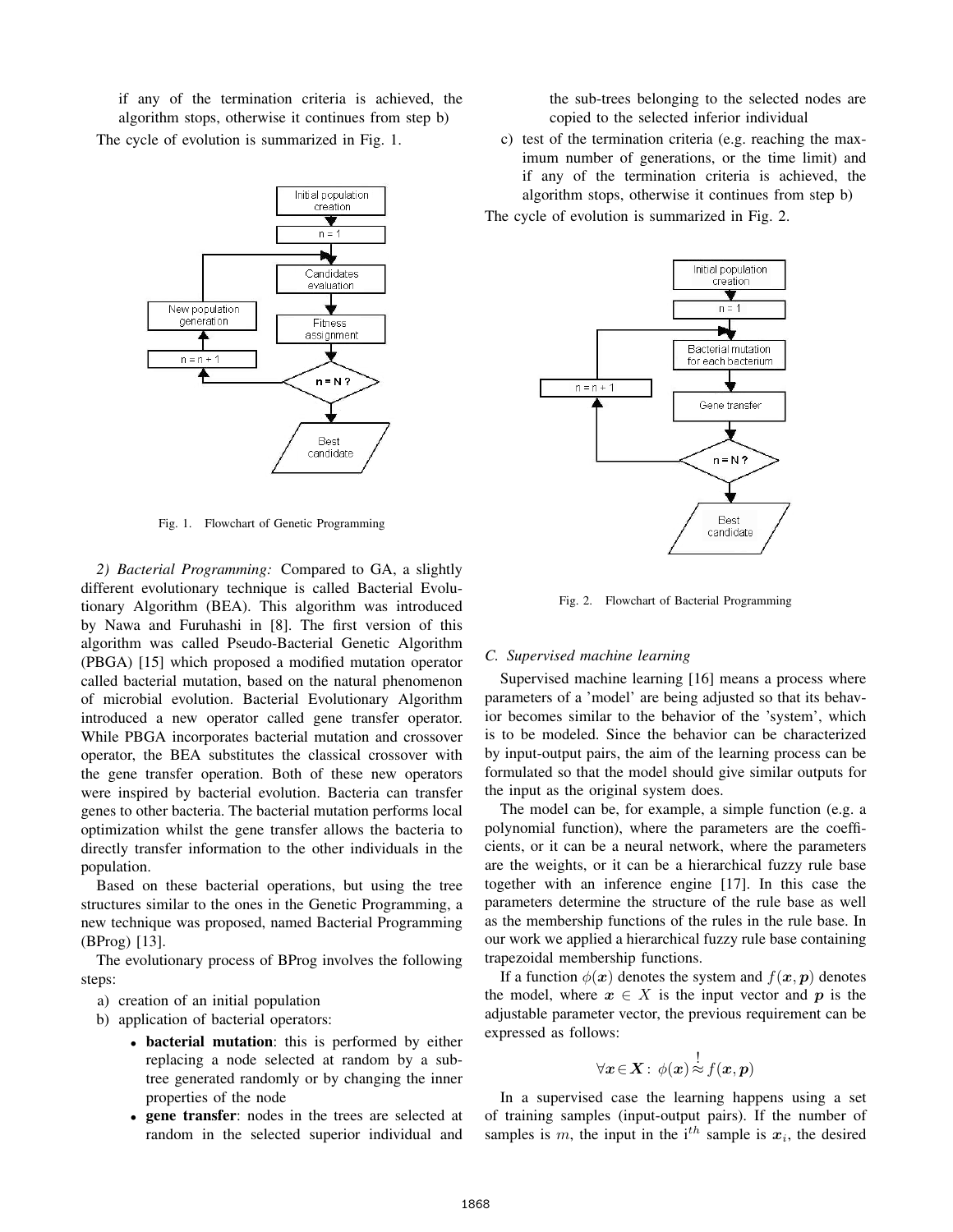output is  $d_i = \phi(\mathbf{x}_i)$  and the output of the model is  $y_i =$  $f(x<sub>i</sub>, p)$ , the following formula can be used:

$$
\forall i \!\in\! [1,m]\!:\, d_i \mathop \approx \limits^! y_i
$$

The error  $(\varepsilon)$  shows how similar the model to the system is (see Fig. 3). It is the function of the parameter vector, so it can be denoted by  $\varepsilon(\mathbf{p})$ . A widely applied definition for the error is the Mean Squared Error (MSE):

$$
\varepsilon(\boldsymbol{p}) = \frac{\sum_{i=1}^{m} (d_i - y_i)^2}{m}
$$

Obviously, the task is to minimize this  $\varepsilon(\mathbf{p})$  function. It can be done by numerical optimization algorithms.



Fig. 3. Supervised machine learning

This way machine learning problems can be traced back to optimization problems.

# III. THE ENCODING METHOD

This section describes the method how the individuals represent the applicant hierarchical fuzzy rule bases, i.e. how the rule bases are encoded.

The non-terminal (inner) nodes hold the antecedent parts of one or more rules. In case of each non-terminal node the number of considered input dimensions (number of *decision variables*) is a random value, whose maximum can be parameterized. A decision variable can only be such a dimension, which has not been decision variable in the ancestors of the current node. (This way the size of the expression tree becomes limited.) The consequent part of a rule is a child node of the particular node, which can be either a non-terminal or a terminal node. Thus, the number of rules a non-terminal node holds is determined by the number of the children of the particular node. The number of children of the nodes is a random value, whose maximum, i.e. the maximum number of rules belonging to a node, can be parameterized.

Each terminal node (leaf) holds one single fuzzy set, as a conclusion (output) set.

There can be non-terminal nodes as well as terminal nodes on the same level, hence meta-rules and rules can appear together (see Fig. 4).

Since a decision variable cannot be such a dimension, which has already been a decision variable in any ancestor of the current node, in case of crossover in GProg the transfered nodes change their decision variables so that the new decision variables be such dimensions, which have not been decision variables in the ancestors. The same solution of this technical difficulty is applied in gene transfer in BProg, too.

In case of mutation in GProg and bacterial mutation in BProg there are no technical difficulties: only new sub-trees or nodes must be generated with the consideration of the above described encoding rules.

The applied inference algorithm is a simple extension of the well-known Mamdani-inference technique [18]. This extension is necessary, because there are child nodes in the consequent parts of the rules. Since the conclusions of sub-trees are fuzzy sets (specially, the contents of terminal nodes can also be considered as conclusions), they can be substituted into the consequent parts of the rules of the parent nodes. This can be performed recursively.



Fig. 4. Tree of a hierarchical rule base (rules and meta-rules appear together on the same levels)

## IV. SIMULATION RESULTS

Simulation runs were carried out in order to discover the important properties of the established learning systems (speed of learning, accuracy of the resultant knowledge base, etc.).

In our work a six dimensional learning problem was applied that was also used in [8] to evaluate the performance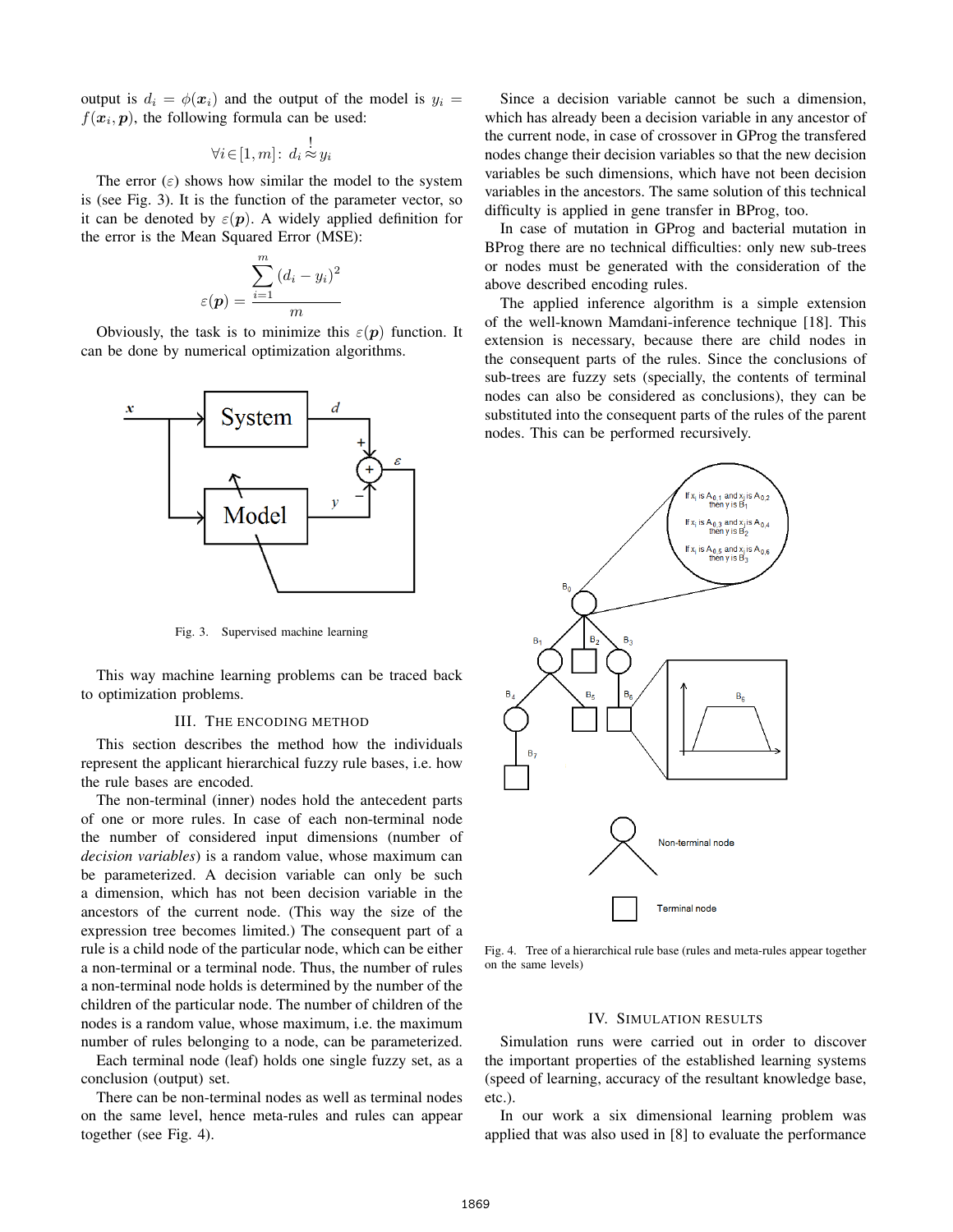of Bacterial Evolutionary Algorithm. This problem is to approximate the following function:

$$
f_{6dim} = x_1 + \sqrt{x_2} + x_3 x_4 + 2e^{2(x_5 - x_6)}
$$
  

$$
x_1, x_2 \in [1, 5], \quad x_3 \in [0, 4], \quad x_4 \in [0, 0.6],
$$
  

$$
x_5 \in [0, 1], \quad x_6 \in [0, 1.2].
$$

In the simulations the parameters had the following values, because after a number of test runs these values seemed to be suitable. The number of individuals in a generation was 8 in both Genetic and Bacterial Programming algorithms. The maximum number of rules belonging to a node, i.e. the maximum number of children of a node, was set to 4 and the maximum number of decision variables in a node was 3. In case of genetic techniques the selection rate was 0.3 and the mutation rate was 0.1, in case of bacterial techniques the number of clones was 5 and 4 gene transfers were carried out in each generation. The genetic methods applied elitist strategy.

The numbers of training samples were 200 in the learning processes.

Two type of simulation were carried out, which differed in the termination criteria. The runs applying the first criterion stopped after reaching the maximum number of generations, which was 1000 generations, whereas the other optimization processes stopped after reaching the time limit, which was 1000 seconds.

At the end of each optimization processes the accuracy of the resultant rule bases was measured by using three error definitions:

• *Mean Squared Error* (*MSE*):

$$
\frac{1}{m}\sum_{i=1}^{m} (d_i - y_i)^2
$$

• *Mean Squared Relative Error* (*MSRE*):

$$
\frac{1}{m} \sum_{i=1}^{m} \frac{(d_i - y_i)^2}{y_i^2}
$$

• *Mean Relative Error Percentage* (*MREP*):

$$
\frac{100}{m} \sum_{i=1}^{m} \left| \frac{d_i - y_i}{y_i} \right|
$$

The MSE, MSRE, and MREP values were calculated on the test samples.

The computation time and the number of executed generations were also observed.

In case of both algorithms for each parameterization 10 runs were carried out. Then we took the mean of the obtained values.

During the runs the fitness values of the best individuals were monitored. These fitness values were calculated based on the MSE values (measured on the training samples) as follows:

$$
F = \frac{10}{\text{MSE} + 1} = \frac{10m}{\sum_{i=1}^{m} (d_i - y_i)^2 + m}
$$

The means of the fitness values of the best individuals during the runs were presented in Fig. 5 and Fig 6. to get a better overview. The horizontal axes show the executed number of generations and the elapsed computation time in seconds, respectively, and the vertical axes show the fitness values of the best individuals at the current time.

In the figures the dashed line shows the results of GProg and the solid line presents the graph of BProg.

The results of the simulation runs are presented in Table II and Table III. In Table II 'Comp. time' denotes the mean of the computation time the optimization processes required and in Table III 'No. of gen.' denotes the mean of the number of executed generations.



Fig. 5. Results for the six-dimensional learning problem in case of generation limit



Fig. 6. Results for the six-dimensional learning problem in case of time limit

As it can be observed, BProg outperformed GProg in both simulation types (see Table II and Table III). In case of the time limited runs GProg stuck in local optima and its convergence speed became zero in 20 seconds, whereas BProg had a positive convergence speed even after 1000 seconds and continued advancing to better fitness values (see Fig. 6).

Compared to previous results produced by nonhierarchical, Mamdani-inference based learning systems

.